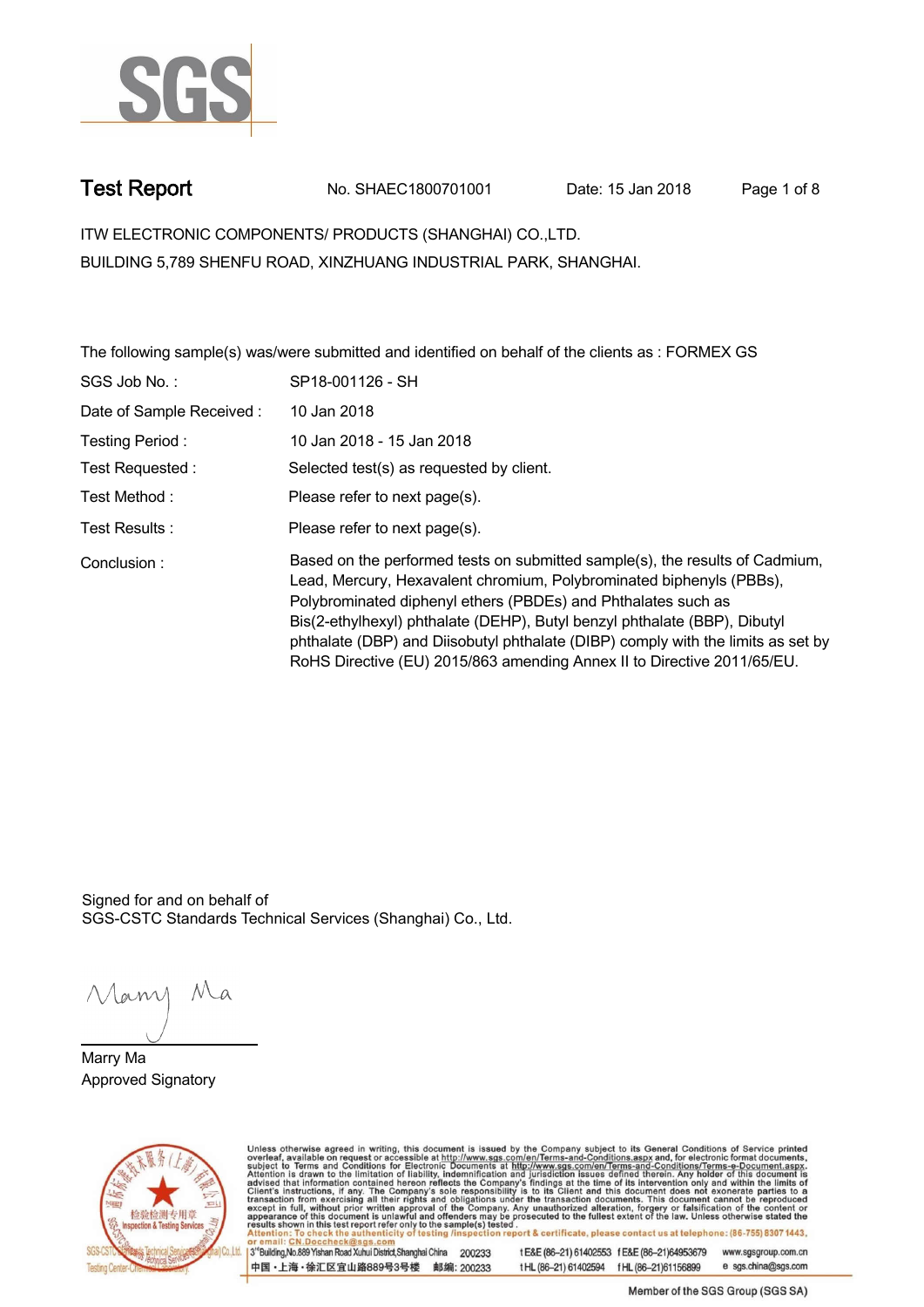

**Test Report. No. SHAEC1800701001 Date: 15 Jan 2018. Page 2 of 8.**

**Test Results :.**

**Test Part Description : .**

| Specimen No.    | SGS Sample ID    | <b>Description</b> |  |
|-----------------|------------------|--------------------|--|
| SN <sub>1</sub> | SHA18-007010.001 | White solid sheet  |  |

- **Remarks :.(1) 1 mg/kg = 1 ppm = 0.0001% .**
	- **(2) MDL = Method Detection Limit .**
	- **(3) ND = Not Detected ( < MDL ) .**
	- **(4) "-" = Not Regulated .**

## **RoHS Directive (EU) 2015/863 amending Annex II to Directive 2011/65/EU.**

**Test Method :. With reference to IEC 62321-4:2013+AMD1:2017, IEC62321-5:2013, IEC62321-7-2:2017, IEC 62321-6:2015 and IEC62321-8:2017, analyzed by ICP-OES, UV-Vis and GC-MS. .**

| $\overline{c}$<br>Cadmium (Cd)<br>100<br>ND<br>mg/kg<br>$\overline{c}$<br>Lead (Pb)<br>1000<br>18<br>mg/kg<br>$\overline{c}$<br>1000<br>ND<br>Mercury (Hg)<br>mg/kg<br>1000<br>8<br>Hexavalent Chromium (Cr(VI))<br>ND<br>mg/kg<br>Sum of PBBs<br>1000<br>mg/kg<br>ND<br>$\overline{\phantom{a}}$<br>5<br>ND<br>Monobromobiphenyl<br>mg/kg<br>-<br>Dibromobiphenyl<br>5<br><b>ND</b><br>mg/kg<br>$\overline{\phantom{0}}$<br>Tribromobiphenyl<br>5<br><b>ND</b><br>mg/kg<br>$\overline{\phantom{0}}$<br>5<br>Tetrabromobiphenyl<br>ND<br>mg/kg<br>-<br>5<br>ND<br>Pentabromobiphenyl<br>mg/kg<br>$\overline{\phantom{0}}$<br>5<br>Hexabromobiphenyl<br>ND<br>mg/kg<br>-<br>5<br><b>ND</b><br>Heptabromobiphenyl<br>mg/kg<br>$\overline{\phantom{0}}$<br>5<br><b>ND</b><br>Octabromobiphenyl<br>mg/kg<br>-<br>5<br>ND<br>Nonabromobiphenyl<br>mg/kg<br>-<br>5<br><b>ND</b><br>Decabromobiphenyl<br>mg/kg<br>-<br>Sum of PBDEs<br>1000<br>ND<br>mg/kg<br>-<br>Monobromodiphenyl ether<br>5<br>ND<br>mg/kg<br>-<br>5<br><b>ND</b><br>Dibromodiphenyl ether<br>mg/kg<br>۰<br>5<br>Tribromodiphenyl ether<br>ND<br>mg/kg<br>-<br>5<br><b>ND</b><br>Tetrabromodiphenyl ether<br>mg/kg | <u>Test Item(s)</u> | <b>Limit</b> | <u>Unit</u> | <b>MDL</b> | <u>001</u> |
|---------------------------------------------------------------------------------------------------------------------------------------------------------------------------------------------------------------------------------------------------------------------------------------------------------------------------------------------------------------------------------------------------------------------------------------------------------------------------------------------------------------------------------------------------------------------------------------------------------------------------------------------------------------------------------------------------------------------------------------------------------------------------------------------------------------------------------------------------------------------------------------------------------------------------------------------------------------------------------------------------------------------------------------------------------------------------------------------------------------------------------------------------------------------------------|---------------------|--------------|-------------|------------|------------|
|                                                                                                                                                                                                                                                                                                                                                                                                                                                                                                                                                                                                                                                                                                                                                                                                                                                                                                                                                                                                                                                                                                                                                                                 |                     |              |             |            |            |
|                                                                                                                                                                                                                                                                                                                                                                                                                                                                                                                                                                                                                                                                                                                                                                                                                                                                                                                                                                                                                                                                                                                                                                                 |                     |              |             |            |            |
|                                                                                                                                                                                                                                                                                                                                                                                                                                                                                                                                                                                                                                                                                                                                                                                                                                                                                                                                                                                                                                                                                                                                                                                 |                     |              |             |            |            |
|                                                                                                                                                                                                                                                                                                                                                                                                                                                                                                                                                                                                                                                                                                                                                                                                                                                                                                                                                                                                                                                                                                                                                                                 |                     |              |             |            |            |
|                                                                                                                                                                                                                                                                                                                                                                                                                                                                                                                                                                                                                                                                                                                                                                                                                                                                                                                                                                                                                                                                                                                                                                                 |                     |              |             |            |            |
|                                                                                                                                                                                                                                                                                                                                                                                                                                                                                                                                                                                                                                                                                                                                                                                                                                                                                                                                                                                                                                                                                                                                                                                 |                     |              |             |            |            |
|                                                                                                                                                                                                                                                                                                                                                                                                                                                                                                                                                                                                                                                                                                                                                                                                                                                                                                                                                                                                                                                                                                                                                                                 |                     |              |             |            |            |
|                                                                                                                                                                                                                                                                                                                                                                                                                                                                                                                                                                                                                                                                                                                                                                                                                                                                                                                                                                                                                                                                                                                                                                                 |                     |              |             |            |            |
|                                                                                                                                                                                                                                                                                                                                                                                                                                                                                                                                                                                                                                                                                                                                                                                                                                                                                                                                                                                                                                                                                                                                                                                 |                     |              |             |            |            |
|                                                                                                                                                                                                                                                                                                                                                                                                                                                                                                                                                                                                                                                                                                                                                                                                                                                                                                                                                                                                                                                                                                                                                                                 |                     |              |             |            |            |
|                                                                                                                                                                                                                                                                                                                                                                                                                                                                                                                                                                                                                                                                                                                                                                                                                                                                                                                                                                                                                                                                                                                                                                                 |                     |              |             |            |            |
|                                                                                                                                                                                                                                                                                                                                                                                                                                                                                                                                                                                                                                                                                                                                                                                                                                                                                                                                                                                                                                                                                                                                                                                 |                     |              |             |            |            |
|                                                                                                                                                                                                                                                                                                                                                                                                                                                                                                                                                                                                                                                                                                                                                                                                                                                                                                                                                                                                                                                                                                                                                                                 |                     |              |             |            |            |
|                                                                                                                                                                                                                                                                                                                                                                                                                                                                                                                                                                                                                                                                                                                                                                                                                                                                                                                                                                                                                                                                                                                                                                                 |                     |              |             |            |            |
|                                                                                                                                                                                                                                                                                                                                                                                                                                                                                                                                                                                                                                                                                                                                                                                                                                                                                                                                                                                                                                                                                                                                                                                 |                     |              |             |            |            |
|                                                                                                                                                                                                                                                                                                                                                                                                                                                                                                                                                                                                                                                                                                                                                                                                                                                                                                                                                                                                                                                                                                                                                                                 |                     |              |             |            |            |
|                                                                                                                                                                                                                                                                                                                                                                                                                                                                                                                                                                                                                                                                                                                                                                                                                                                                                                                                                                                                                                                                                                                                                                                 |                     |              |             |            |            |
|                                                                                                                                                                                                                                                                                                                                                                                                                                                                                                                                                                                                                                                                                                                                                                                                                                                                                                                                                                                                                                                                                                                                                                                 |                     |              |             |            |            |
|                                                                                                                                                                                                                                                                                                                                                                                                                                                                                                                                                                                                                                                                                                                                                                                                                                                                                                                                                                                                                                                                                                                                                                                 |                     |              |             |            |            |
|                                                                                                                                                                                                                                                                                                                                                                                                                                                                                                                                                                                                                                                                                                                                                                                                                                                                                                                                                                                                                                                                                                                                                                                 |                     |              |             |            |            |



Unless otherwise agreed in writing, this document is issued by the Company subject to its General Conditions of Service printed overleaf, available on request or accessible at http://www.sgs.com/en/Terms-and-Conditions.asp

3<sup>rd</sup>Building, No.889 Yishan Road Xuhui District, Shanghai China 200233 中国·上海·徐汇区宜山路889号3号楼 邮编: 200233 t E&E (86-21) 61402553 f E&E (86-21)64953679 www.sgsgroup.com.cn

t HL (86-21) 61402594 f HL (86-21) 61156899 e sgs.china@sgs.com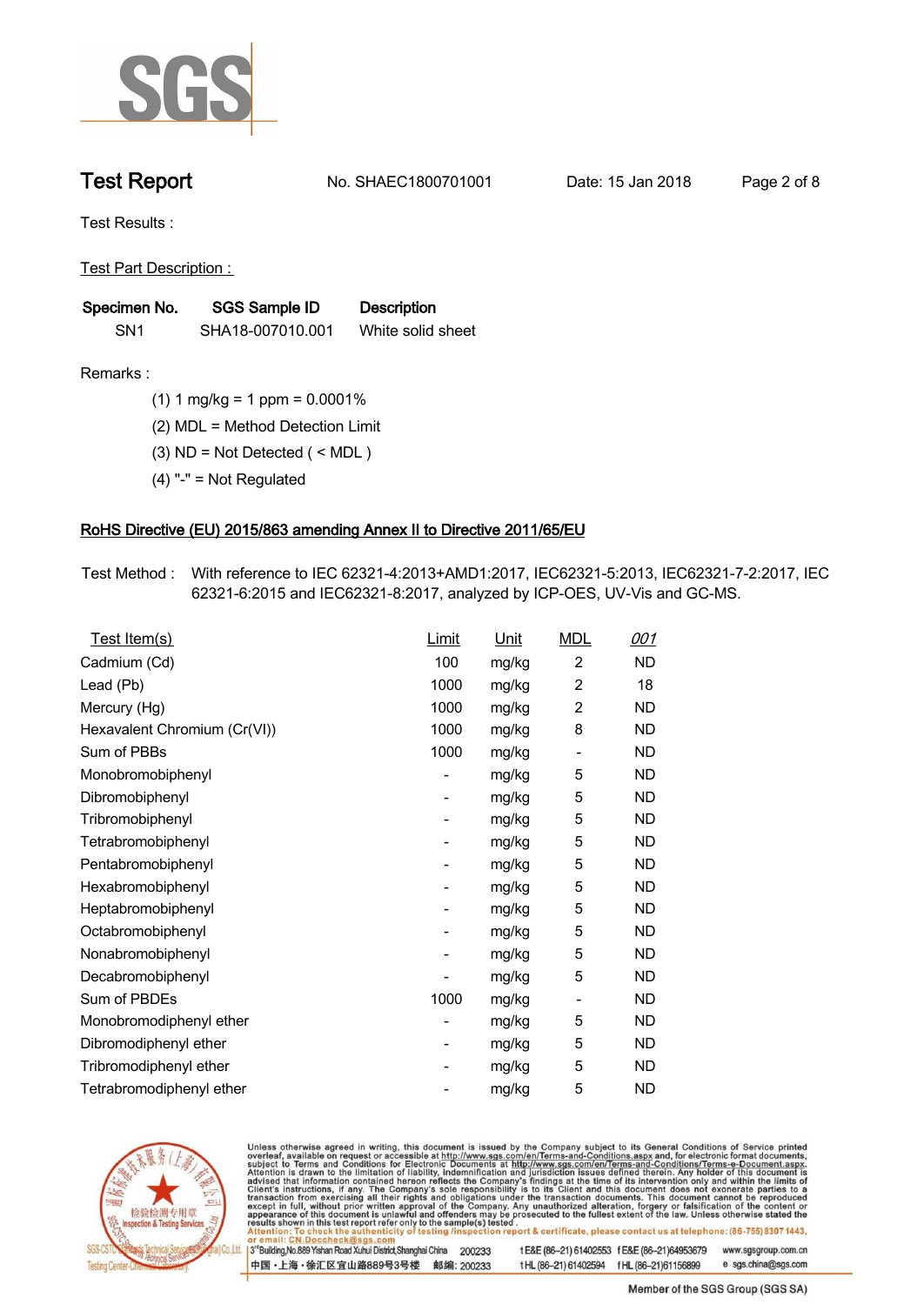

**Test Report No. SHAEC1800701001** Date: 15 Jan 2018 Page 3 of 8

| Test Item(s)                      | Limit | Unit  | <b>MDL</b> | <u>001</u> |
|-----------------------------------|-------|-------|------------|------------|
| Pentabromodiphenyl ether          | -     | mg/kg | 5          | <b>ND</b>  |
| Hexabromodiphenyl ether           | ۰     | mg/kg | 5          | <b>ND</b>  |
| Heptabromodiphenyl ether          | ۰     | mg/kg | 5          | <b>ND</b>  |
| Octabromodiphenyl ether           | ۰     | mg/kg | 5          | <b>ND</b>  |
| Nonabromodiphenyl ether           | ۰     | mg/kg | 5          | <b>ND</b>  |
| Decabromodiphenyl ether           | ۰     | mg/kg | 5          | <b>ND</b>  |
| Di-butyl Phthalate (DBP)          | 1000  | mg/kg | 50         | <b>ND</b>  |
| Benzyl Butyl Phthalate (BBP)      | 1000  | mg/kg | 50         | <b>ND</b>  |
| Di-2-Ethyl Hexyl Phthalate (DEHP) | 1000  | mg/kg | 50         | <b>ND</b>  |
| Diisobutyl Phthalates (DIBP)      | 1000  | mg/kg | 50         | <b>ND</b>  |

**Notes :.**

- **(1)The maximum permissible limit is quoted from RoHS Directive (EU) 2015/863. IEC 62321 series is equivalent to EN 62321 series http://www.cenelec.eu/dyn/www/f?p=104:30:1742232870351101::::FSP\_ORG\_ID,FSP\_LANG**
	- **\_ID:1258637,25**
- **(2)On 4 June 2015, Commission Directive (EU) 2015/863 was published in the Official Journal of the European Union (OJEU) to include the phthalates BBP, DBP, DEHP and DIBP into ANNEX II of the Rohs Recast Directive. The new law restricts each phthalate to no more than 0.1% in each homogeneous material of an electrical product.**
- **(3)The restriction of DEHP, BBP, DBP and DIBP shall apply to medical devices, including in vitro medical devices, and monitoring and control instruments, including industrial monitoring and control instruments, from 22 July 2021.**
- **(4)The restriction of DEHP, BBP, DBP and DIBP shall not apply to cables or spare parts for the repair, the reuse, the updating of functionalities or upgrading of capacity of EEE placed on the market before 22 July 2019, and of medical devices, including in vitro medical devices, and monitoring and control instruments, including industrial monitoring and control instruments, placed on the market before 22 July 2021.**
- **(5)The restriction of DEHP, BBP and DBP shall not apply to toys which are already subject to the restriction of DEHP, BBP and DBP through entry 51 of Annex XVII to Regulation (EC) No 1907/2006..**

## **Halogen.**

**Test Method :. With reference to EN 14582: 2016 , analysis was performed by IC. .**

| Test Item(s)  | <u>Unit</u> | <b>MDL</b> | <u>001</u> |
|---------------|-------------|------------|------------|
| Chlorine (CI) | mg/kg       | 50         | <b>ND</b>  |
| Bromine (Br)  | mg/kg       | 50         | 60103*     |



Unless otherwise agreed in writing, this document is issued by the Company subject to its General Conditions of Service printed<br>overleaf, available on request or accessible at http://www.sgs.com/en/Terms-and-Conditions.asp on report & certificate, please contact us at telephone: (86-755) 8307 1443, esting /ins 3<sup>rd</sup>Building, No.889 Yishan Road Xuhui District, Shanghai China 200233 t E&E (86-21) 61402553 f E&E (86-21)64953679 www.sgsgroup.com.cn 中国·上海·徐汇区宜山路889号3号楼 邮编: 200233 e sgs.china@sgs.com

tHL (86-21) 61402594 fHL (86-21) 61156899

Member of the SGS Group (SGS SA)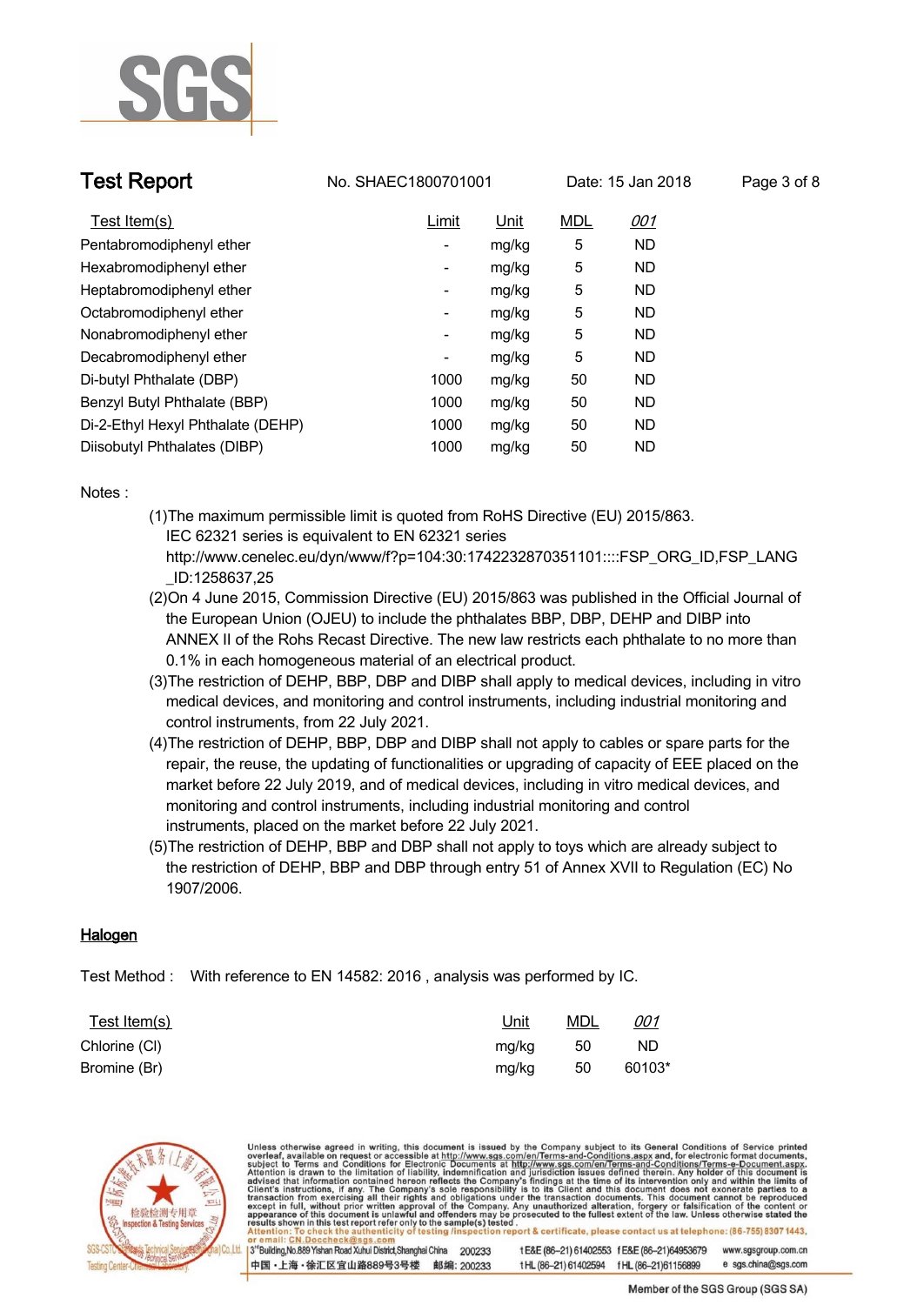

**Test Report. No. SHAEC1800701001 Date: 15 Jan 2018. Page 4 of 8.**

**Notes :.**

**\*The test result is only for reference .**



Unless otherwise agreed in writing, this document is issued by the Company subject to its General Conditions of Service printed overleaf, available on request or accessible at http://www.sgs.com/en/Terms-and-Conditions.asp

3<sup>rd</sup> Building, No.889 Yishan Road Xuhui District, Shanghai China 200233 中国·上海·徐汇区宜山路889号3号楼 邮编: 200233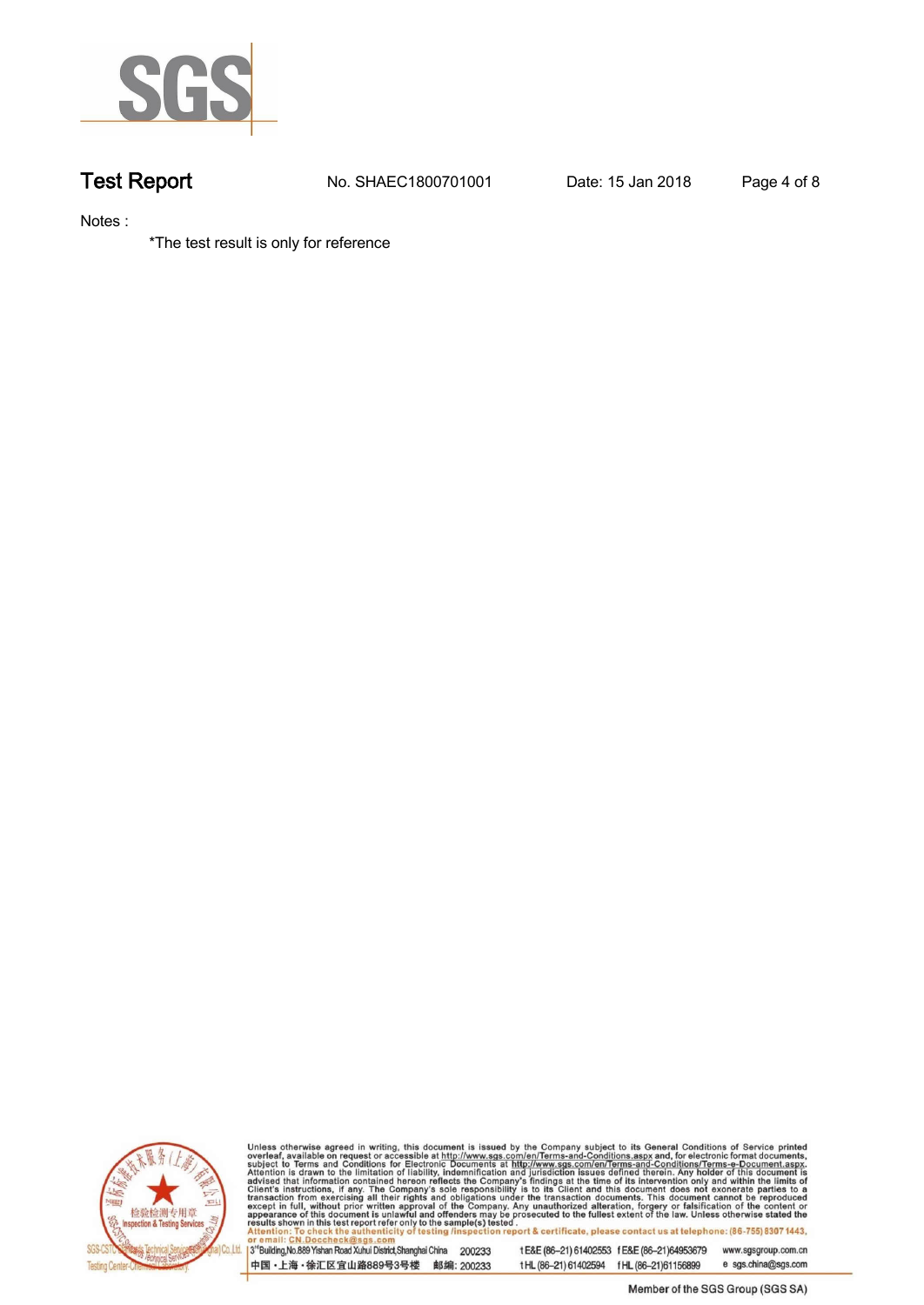

**Test Report. No. SHAEC1800701001 Date: 15 Jan 2018. Page 5 of 8.**

## **ATTACHMENTS**

# **Pb/Cd/Hg/Cr6+/PBBs/PBDEs Testing Flow Chart**

1) Name of the person who made testing: Meria Jin/Gary Xu/ Xiaolong Yang/Sielina Song

2) Name of the person in charge of testing: Jan Shi/Myra Ma/Luna Xu/Shara Wang

3) These samples were dissolved totally by pre-conditioning method according to below flow chart.

(Cr6+ and PBBs/PBDEs test method excluded)





Unless otherwise agreed in writing, this document is issued by the Company subject to its General Conditions of Service printed overleaf, available on request or accessible at http://www.sgs.com/en/Terms-and-Conditions.asp on report & certificate, please contact us at telephone: (86-755) 8307 1443, esting /ins

13<sup>rd</sup> Building, No.889 Yishan Road Xuhui District, Shanghai China 200233 中国·上海·徐汇区宜山路889号3号楼 邮编: 200233 tE&E (86-21) 61402553 fE&E (86-21)64953679 www.sgsgroup.com.cn

t HL (86-21) 61402594 f HL (86-21)61156899 e sgs.china@sgs.com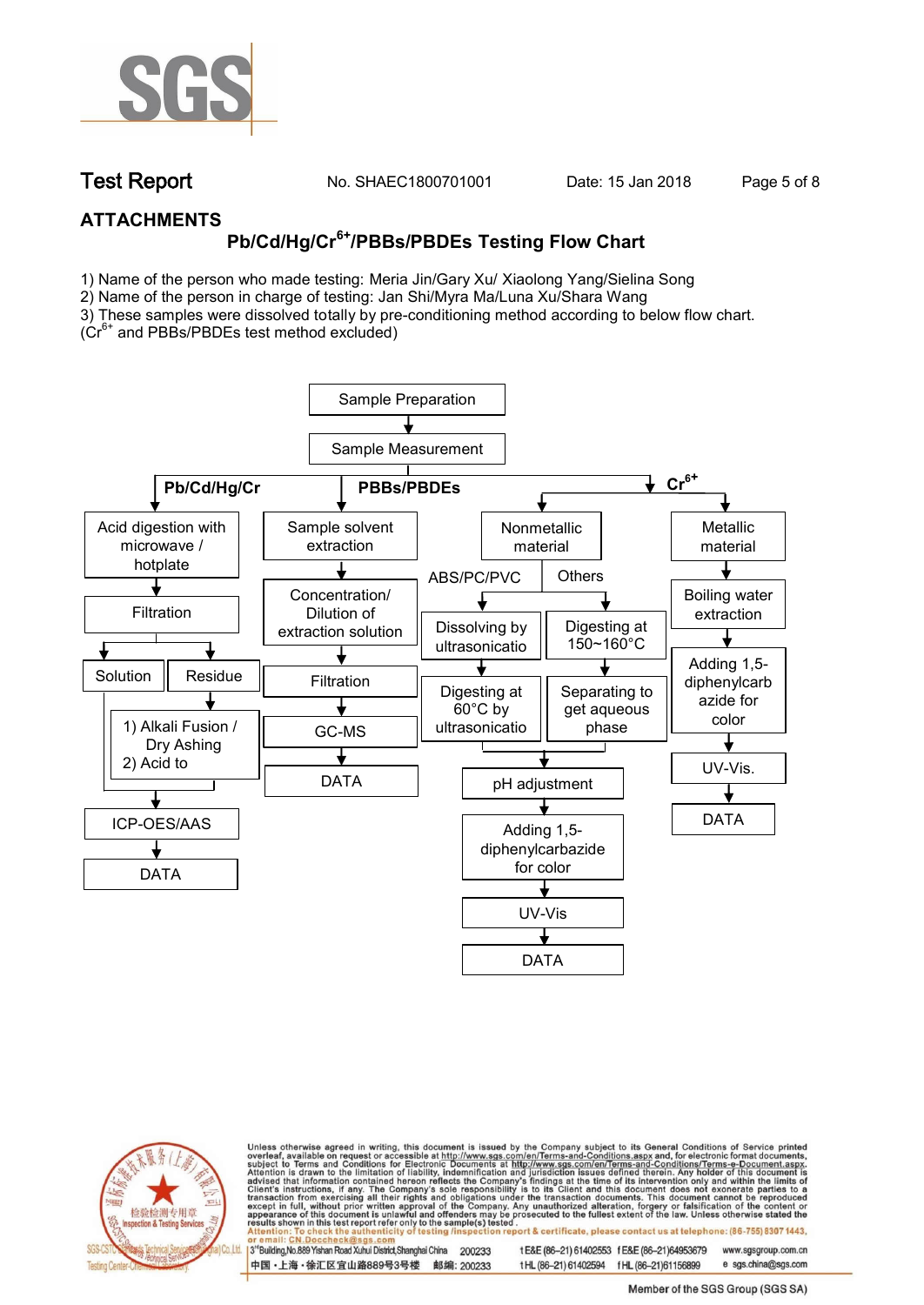

**Test Report. No. SHAEC1800701001 Date: 15 Jan 2018. Page 6 of 8.**

# **ATTACHMENTS**

## **Phthalates Testing Flow Chart**

- 1) Name of the person who made testing: Sherlock Gao
- 2) Name of the person in charge of testing: Jessy Huang





Unless otherwise agreed in writing, this document is issued by the Company subject to its General Conditions of Service printed overleaf, available on request or accessible at http://www.sgs.com/en/Terms-and-Conditions.asp

3<sup>rd</sup>Building, No.889 Yishan Road Xuhui District, Shanghai China 200233 中国·上海·徐汇区宜山路889号3号楼 邮编: 200233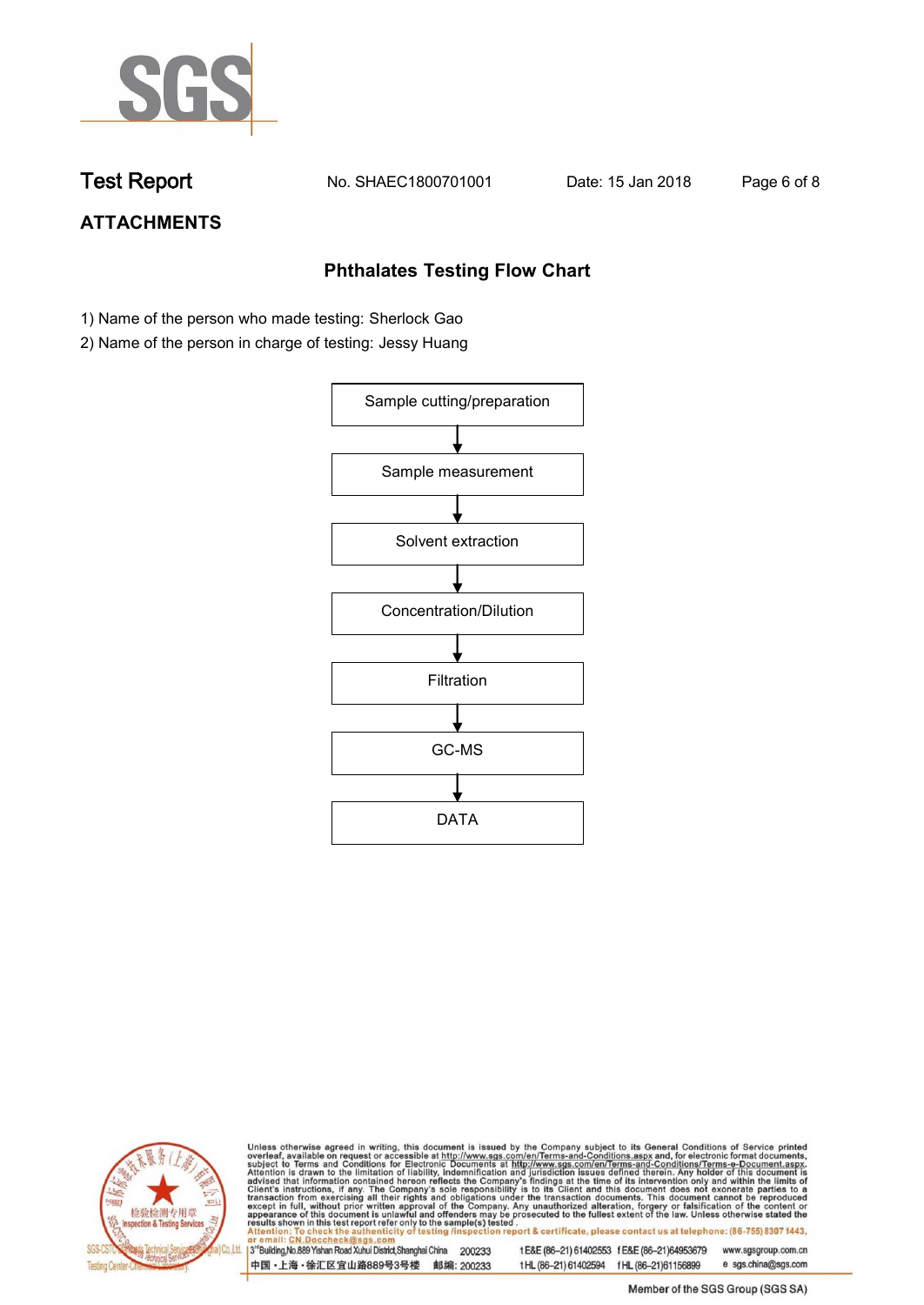

**Test Report. No. SHAEC1800701001 Date: 15 Jan 2018. Page 7 of 8.**

## **ATTACHMENTS**

## **Halogen Testing (oxygen bomb) Flow Chart**

- 1) Name of the person who made testing: Kevin Xu
- 2) Name of the person in charge of testing: Sisily Yin





Unless otherwise agreed in writing, this document is issued by the Company subject to its General Conditions of Service printed overleaf, available on request or accessible at http://www.sgs.com/en/Terms-and-Conditions.asp

3<sup>rd</sup>Building, No.889 Yishan Road Xuhui District, Shanghai China 200233 中国·上海·徐汇区宜山路889号3号楼 邮编: 200233